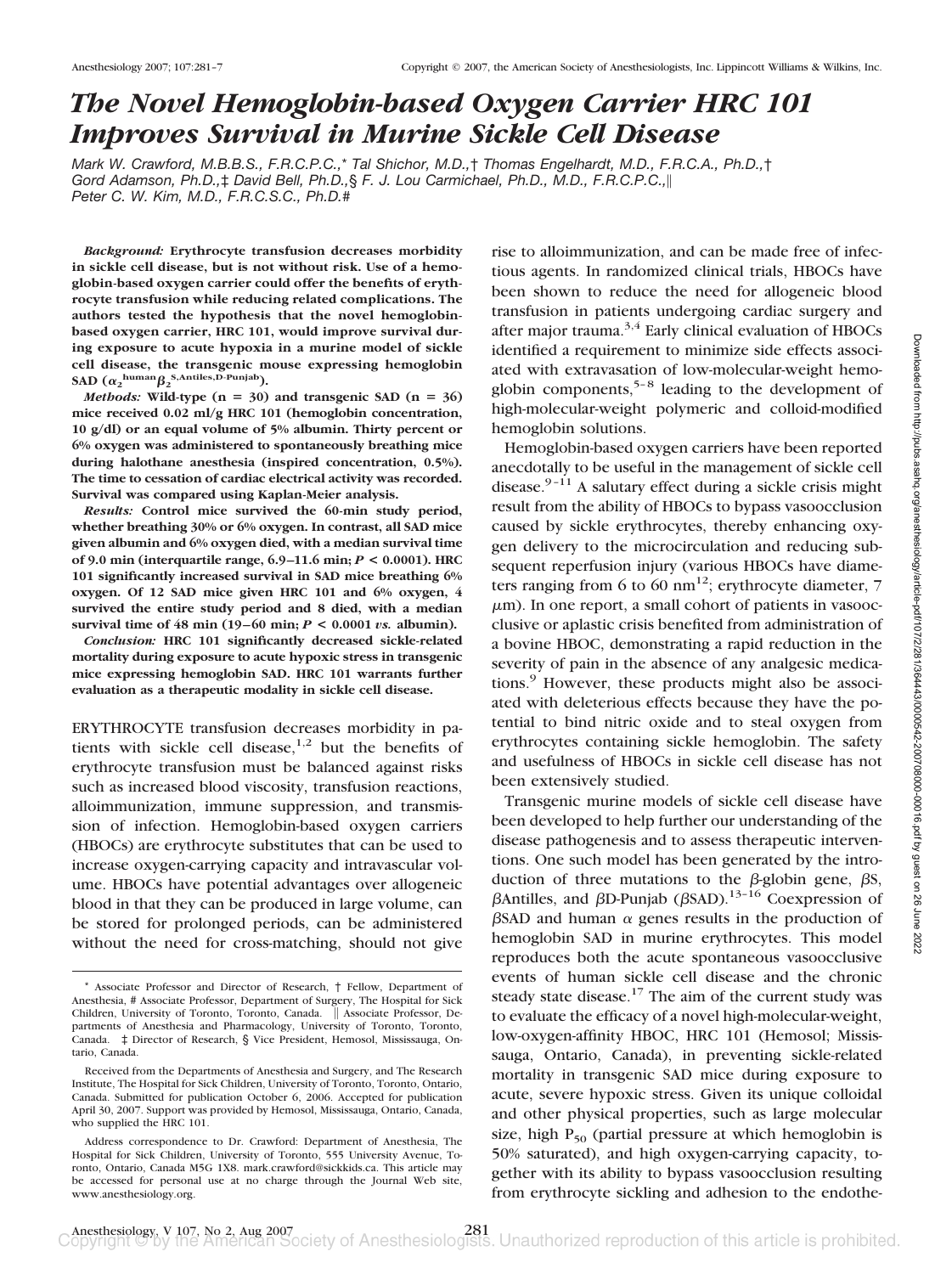lium, HRC 101 should minimize nitric oxide binding and oxygen steal but enhance oxygen delivery to the microcirculation during vasoocclusive crisis. For these reasons, we tested the hypothesis that HRC 101 would improve the survival of SAD animals during exposure to acute, severe hypoxic stress.

## **Materials and Methods**

## *Animals*

The study was approved by the Animal Care Committee of the Hospital for Sick Children, Toronto, Canada. Sixty-six pathogen-free wild-type  $(n = 30)$  and transgenic SAD mice ( $n = 36$ ) aged 6-13 weeks and weighing 17–31 g were studied. SAD mice were derived from a breeding pair imported from Marie Trudel, D.Sc. (Professor, Institut de Recherches Cliniques de Montreal, University of Montreal, Montreal, Quebec, Canada).<sup>13-17</sup> Wild-type controls consisted of C57BL/6 littermates. The mice were housed in a 12-h light–dark cycle, with free access to feed and water.

#### *Hemoglobin Solution*

HRC 101 is a high-molecular-weight HBOC comprised of a covalent conjugate of highly purified human hemoglobin and oxidized hydroxyethyl starch. The covalent conjugate is prepared by reaction of hemoglobin amino groups with aldehydes of the oxidized hydroxyethyl starch, to form Schiff base linkages that are subsequently reduced to irreversible imine linkages. HRC 101 contains less than 10% of hemoglobin–hydroxyethyl starch components that are less than 192 kd, the remainder comprising high-molecular-weight hemoglobin–hydroxyethyl starch conjugates. It is iso-oncotic with plasma and has a hemoglobin concentration of 10 g/dl. The  $P_{50}$ , determined by direct galvanometric titration, is approximately 70 mmHg, and oxygen binding is noncooperative (Hill coefficient,  $n = 1.1$ ). HRC 101 has an oxygen off-loading capability of  $3.5$  ml O<sub>2</sub>/dl over the oxygen tension (P $o<sub>2</sub>$ ) range of 100 to 40 mmHg. It is formulated in lactated Ringer's solution at physiologic pH. The HRC 101 half-life is 17 h in rats after a 50% isovolemic exchange transfusion. To prevent oxidation to the methemoglobin form, HRC 101 was stored at  $-80^{\circ}$ C and thawed immediately before use according to the manufacturer's recommendations.

#### *Hemoglobin Electrophoresis*

All SAD mice were screened for transgenic expression of the human genes. Screening was performed by hemoglobin electrophoresis using cellulose acetate in alkaline buffer for qualitative and quantitative determination of abnormal hemoglobin, as previously described. $14$ 

#### *Experimental Protocol*

Wild-type and SAD mice were gently restrained and assigned at random to receive 0.02 ml/g body weight HRC 101 or an equal volume of 5% albumin administered *via* a 26-gauge catheter over 2 min into a tail vein. After fluid administration, the animals were placed in a custom-built plastic chamber and observed for 20 min while breathing room air. Anesthesia was induced with halothane administered in 30% oxygen in nitrogen using a calibrated vaporizer and a continuous fresh gas flow rate of 5 l/min. Lead II of the electrocardiogram was monitored using needle electrodes and data acquisition software (Acq*Knowledge* version 3, MP100 Work Station for Macintosh; Harvard Apparatus, Quebec, Canada). During halothane anesthesia (inspired concentration, 0.5%) and spontaneous ventilation, either 30% or 6% oxygen was administered. The inspired concentrations of oxygen and halothane were monitored continuously using a calibrated oxygen analyzer and an infrared analyzer (Capnomac Ultima; Datex-Ohmeda, Helsinki, Finland), respectively. Rectal temperature was monitored, and normothermia was maintained using a radiant heating lamp. Heart rate, inspired concentrations of oxygen and halothane, and rectal temperature were recorded every 5 min. Time to cessation of cardiac electrical activity was recorded. At the time of death (cessation of cardiac electrical activity) or at the end of 1 h, blood was sampled *via* cardiac puncture for determination of blood gases and lactate concentration.

#### *Statistical Analysis*

For the estimation of sample size, the mean survival time of SAD mice exposed to 6% oxygen was assumed to be  $8.2 \pm 1.2$  min.<sup>18</sup> Further assuming a 10% difference in survival time, we estimated *a priori* that six mice would be needed per group for a two-tailed  $\alpha$  of 0.05 and  $\beta$  of 0.2. To increase accuracy in the estimation of percentage survival the sample size was increased for groups receiving 6% oxygen. Data are expressed as median and interquartile range or mean  $\pm$  SD, as appropriate. Kaplan-Meier analysis, a distribution-free method, and the logrank test were used for the analysis of survival time. Two-way repeated-measures analysis of variance and the Student-Newman-Keuls *post hoc* test were used for statistical analysis of heart rate. One-way analysis of variance and the Student-Newman-Keuls *post hoc* test were used to examine intergroup differences in pH, blood gases, and lactate concentration.  $P \leq 0.05$  was considered statistically significant.

#### **Results**

#### *Survival*

The inspired concentrations of oxygen and halothane remained stable at the target levels for the 60-min study period. Survival data are summarized in table 1. Kaplan-Meier curves showing the percentage of animals surviving the 60-min study period are pre-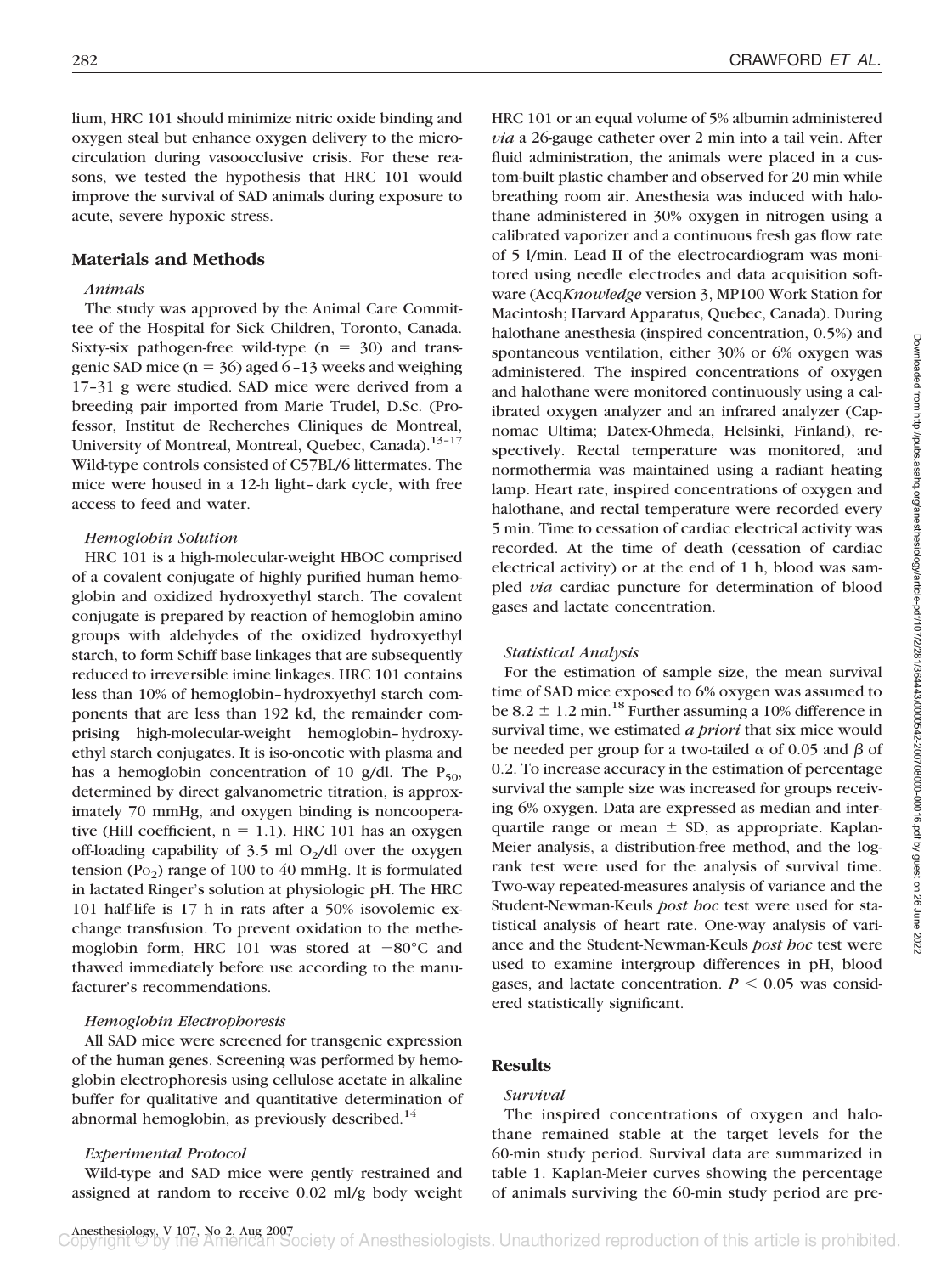#### **Table 1. Survival Time**

|                              |                                          | Wild Type                                 |                                          | <b>SAD</b>                                       |
|------------------------------|------------------------------------------|-------------------------------------------|------------------------------------------|--------------------------------------------------|
|                              | 30% Oxygen                               | 6% Oxygen                                 | 30% Oxygen                               | 6% Oxygen                                        |
| 5% Albumin<br><b>HRC 101</b> | 60 (60–60) (n = 6)<br>60 (60–60) (n = 6) | 60 (60–60) (n = 8)<br>60 (60–60) (n = 10) | 60 (60–60) (n = 6)<br>60 (60–60) (n = 6) | $9.0$ (6.9–11.6) (n = 12)<br>48 (19–60) (n = 12) |

Survival times in minutes are expressed as median (interquartile range).

n = number of animals in each group; SAD = transgenic mice expressing hemoglobin SAD ( $\alpha_2$ <sup>human</sup> $\beta_2$ <sup>S,Antiles,D-Punjab</sup>).

sented in figure 1. Analysis of the curves indicated significant differences between groups. All wild-type mice given 5% albumin survived for the entire 60-min study period, whether breathing 30% or 6% oxygen. In SAD groups given 5% albumin, all mice breathing 30% oxygen survived for the entire 60-min study period, whereas all those breathing 6% oxygen died, with a median survival time of 9.0 min  $(6.9-11.6 \text{ min}; P \leq$ 0.0001 *vs.* 30% oxygen). All wild-type mice given HRC 101 survived for the entire 60-min study period, whether breathing 30% or 6% oxygen. Similarly, all SAD mice given HRC 101 and 30% oxygen survived for the entire 60-min study period. Administration of HRC 101 significantly increased the median survival time in SAD mice breathing 6% oxygen ( $P \le 0.0001$  *vs.* 5% albumin). Of the SAD mice given HRC 101 and 6% oxygen, four survived the entire 60-min study period and eight died, with a fivefold increase in median survival time to 48 min (19-60 min).

# *Heart Rate, Blood Gases, and Lactate Concentration*

Mean heart rate was significantly greater in groups breathing 6% oxygen compared with those breathing



**Fig. 1. Kaplan-Meier curves showing the percentage of animals surviving the 60-min study period. In control groups, all mice survived the 60-min study period, whether breathing 30% or 6% oxygen. In SAD groups given 5% albumin, all mice breathing 30% oxygen survived for the entire 60-min study period, whereas all those breathing 6% oxygen died, with a median survival time of 9.0 min (6.9 –11.6 min;** *P* **< 0.0001** *vs.* **30% oxygen). Administration of 0.02 ml/g HRC 101 (hemoglobin concentration, 10 g/dl) significantly increased the median survival time in SAD mice breathing 6% oxygen (***P* **< 0.0001** *vs.* **5%** albumin).  $\text{Alb} = \text{albumin}$ ;  $\text{SAD} = \text{transgenic mice expressing}$ **hemoglobin SAD.**

30% oxygen  $(P \le 0.01)$  (fig. 2). Compared with 5% albumin, administration of HRC 101 resulted in a significant reduction in heart rate, whether breathing 30% (*P*  $0.01$  or 6% oxygen (*P*  $0.05$ ) (fig. 2).

Determination of the pH of blood sampled by intracardiac puncture revealed that SAD mice breathing 6% oxygen were significantly more acidotic compared with all other groups  $(P < 0.001)$  (table 2). Among SAD groups breathing 6% oxygen, mice given HRC 101 were significantly less acidotic compared with those given 5% albumin ( $P \le 0.001$ ). With the exception of SAD mice given 5% albumin, groups breathing 6% oxygen were hypocapnic compared with those breathing 30% oxygen (table 2), indicating hyperventilation in hypoxic animals. For SAD groups breathing 6% oxygen, carbon dioxide tension in mice given HRC 101 was decreased compared with mice given 5% albumin ( $P \le 0.001$ ). Bicarbonate concentration in groups breathing 6% oxygen was significantly decreased, whereas lactate concentration was significantly increased, compared with groups breathing 30% oxygen ( $P \le 0.01$ ) (table 2). For SAD animals given HRC 101 and 6% oxygen, the mean lactate concentration for survivors (10.3  $\pm$  0.6 mm; n = 4) was significantly less than that for nonsurvivors (19.9  $\pm$  4.8 mm; n = 8) (*P*  $<$  0.01). The mean rectal temperature for the 60-min study period was  $36.6^{\circ} \pm 0.04^{\circ}$ C, with no significant differences between groups.



**Fig. 2. Heart rate during the 60-min study period. Pooled mean heart rate in groups breathing 6% oxygen was significantly greater than that in groups breathing**  $30\%$  **oxygen (** $P < 0.01$ **). Administration of 0.02 ml/g HRC 101 attenuated the hypoxiainduced increase in heart rate. Data are mean**  $\pm$  **SD. Alb** = albumin; SAD = transgenic mice expressing hemoglobin SAD;  $WT = wild-type.$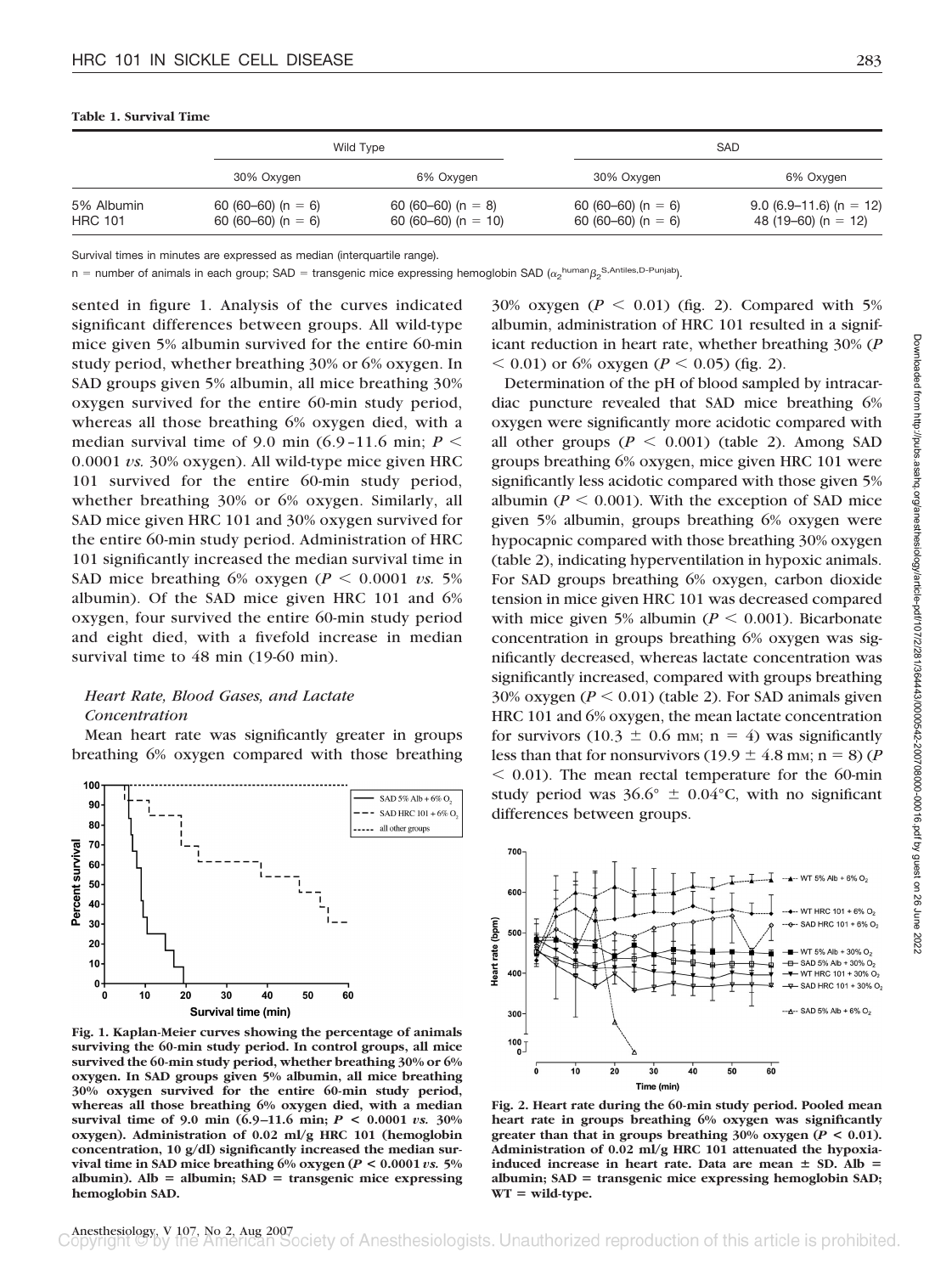|                                    | рH                | $PCO2$ , mmHq  | $Po2$ , mmHg   | $HCO3-1$ , m <sub>M</sub> | Lactate, m <sub>M</sub> |
|------------------------------------|-------------------|----------------|----------------|---------------------------|-------------------------|
| WT 5% Alb + 30% $O_2$              | $7.30 \pm 0.04$   | $46 \pm 4.5$   | $67 \pm 43$    | $22 \pm 2.7$              | $1.7 \pm 0.5$           |
| WT 5% Alb + 6% $O_2$               | $7.53 \pm 0.05$   | $19 \pm 4.3^*$ | $21 \pm 6.5$ † | $15 \pm 2.7$ †            | $7.3 \pm 2.2$ †         |
| WT HRC 101 + 30% $O_2$             | $7.31 \pm 0.10$   | $48 \pm 12$    | $80 \pm 44$    | $25 \pm 6.5$              | $2.2 \pm 1.3$           |
| WT HRC 101 + 6% $O_2$              | $7.41 \pm 0.10$   | $21 \pm 5.5^*$ | $32 \pm 9.5$ † | $11 \pm 3.4$              | $9.1 \pm 1.3$           |
| SAD 5% Alb + 30% $O_2$             | $7.39 \pm 0.01$   | $39 \pm 3.3$   | $107 \pm 32$   | $22 \pm 2.3$              | $1.9 \pm 0.9$           |
| SAD 5% Alb + 6% $O_2$              | $6.90 \pm 0.07$ ‡ | $52 \pm 17$    | $19 \pm 18$ †  | $10 \pm 2.8$ †            | $18 \pm 4.3$            |
| SAD HRC 101 + 30% $O_2$            | $7.32 \pm 0.05$   | $44 \pm 12$    | $72 \pm 32$    | $22 \pm 5.9$              | $2.2 \pm 1.8$           |
| SAD HRC $101 + 6\%$ O <sub>2</sub> | $7.11 \pm 0.20$ ± | $31 \pm 11$ §  | $17 \pm 6.8$ t | $9 \pm 2.1$ †             | $18 \pm 6.01$           |

Data are mean  $\pm$  SD.

\* *P* 0.01 *vs.* corresponding groups given 30% oxygen. † *P* 0.01 *vs.* corresponding groups given 30% oxygen. ‡ *P* 0.001 *vs.* all other groups. § *P* 0.05 vs. corresponding groups given 30% oxygen and  $P < 0.001$  vs. SAD 5% Alb + 6% oxygen.

Alb = albumin; HCO<sub>3</sub><sup>-1</sup> = bicarbonate; Pco<sub>2</sub> = carbon dioxide tension; Po<sub>2</sub> = oxygen tension; SAD = transgenic mice expressing hemoglobin SAD  $(\alpha_2^{\text{human}} \beta_2^{\text{S},\text{Antiles},\text{D-Punjab}}); \text{WT} = \text{wild type}.$ 

## **Discussion**

The results show that administration of HRC 101 significantly decreased sickle-related mortality during exposure to acute, severe hypoxic stress in transgenic SAD mice. Control SAD animals given 5% albumin all died during exposure to an environment containing 6% oxygen, whereas 33% of those given HRC 101 survived in the same environment for the entire 60-min study period, with an overall fivefold increase in median survival time (9 min *vs.* 48 min, respectively;  $P \le 0.0001$ ). These findings, which are consistent with the hypothesis that HRC 101 augments oxygen delivery to the microcirculation, likely have a multifactorial origin including an increase in the oxygen-carrying capacity of blood, a decrease in erythrocyte sickling through a reduction in erythrocyte deoxy-HbSAD concentration, and/or the ability of HRC 101 to bypass hypoxia-induced vasoocclusion resulting from erythrocyte sickling and adhesion to the endothelium.

The transgenic SAD mouse reproduces not only the acute spontaneous vasoocclusive events of human sickle cell disease but also the pathophysiologic manifestations of the chronic steady state disease.<sup>13-15</sup> In this model, the most common chronic organ lesions are congestive splenomegaly and renal glomerulopathy, which affect approximately 80% of animals by 10 months of age. In the kidneys, focal or global glomerulosclerosis, fibrosis, and papillary necrosis are associated with elevation in blood urea nitrogen, proteinuria, and chronic renal failure. The lungs demonstrate congestion of capillaries, thrombosis, infarction, and hemorrhage, and the liver demonstrates hyperplasia of Kupffer cells and portal macrophages. The mean life span of transgenic SAD mice is reduced by 40% when compared with that of nontransgenic littermates. Because of the difficulties in evaluating erythrocyte sickling in acute studies, survival has been used to evaluate tolerance of SAD mice to varying levels of hypoxic stress.<sup>13,18</sup> In one study, all mice survived prolonged exposure  $($   $> 17$  h) to an atmosphere containing an oxygen tension of 70 mmHg and

3-h exposure to 49 mmHg.<sup>13</sup> When atmospheric oxygen tension was further decreased to 46 mmHg, SAD mice died within 20 min, whereas control mice tolerated these low atmospheric oxygen tensions without obvious adverse effects, which is consistent with our results. Autopsy of animals exposed to hypoxic environment revealed extensive sickling and microvascular and visceral congestion. Pretreatment with the antisickling compound BW12C79, which increases hemoglobin oxygen affinity, improved the survival of SAD mice exposed to hypoxia.<sup>13</sup> In another study, mean survival time was  $8.2 \pm 1.2$  min in control SAD mice exposed to 6% oxygen, which is consistent with our findings, and threefold greater during inhalation of nitric oxide, $^{18}$  further demonstrating the suitability of this murine model for the evaluation of treatment modalities for sickle cell disease.

To facilitate oxygen off-loading, the oxygen affinity of an HBOC should be less than that of native hemoglobin (higher  $P_{50}$ ).<sup>19</sup> Gould *et al.*<sup>20</sup> measured regional arterial and venous oxygen content after transfusion of a polymerized human hemoglobin solution in nonsickle patients with acute blood loss due to trauma or surgery. Calculation of oxygen extraction ratios using the Fick relation revealed a preferential use of oxygen from the HBOC ( $P_{50}$  reported as 28-30 mmHg) compared with erythrocyte hemoglobin ( $P_{50}$ , 26.5 mmHg). For patients with sickle cell disease, preferential unloading of oxygen from an HBOC could attenuate the deoxygenation of sickle hemoglobin, thereby reducing deoxy-HbSAD erythrocyte concentration and the propensity of sickle hemoglobin-containing erythrocytes to sickle. The oxyhemoglobin curve is right-shifted in sickle cell disease, and there is considerable variability, with  $P_{50}$ s as high as 50 mmHg. $^{21}$  Therefore, a concern with the use of HBOCs in sickle cell disease is the potential for HBOCs to steal oxygen from erythrocytes containing sickle hemoglobin causing these cells to sickle. However, HRC 101 is calculated to have a lower affinity for oxygen ( $P_{50}$ , approximately 70 mmHg) compared with the right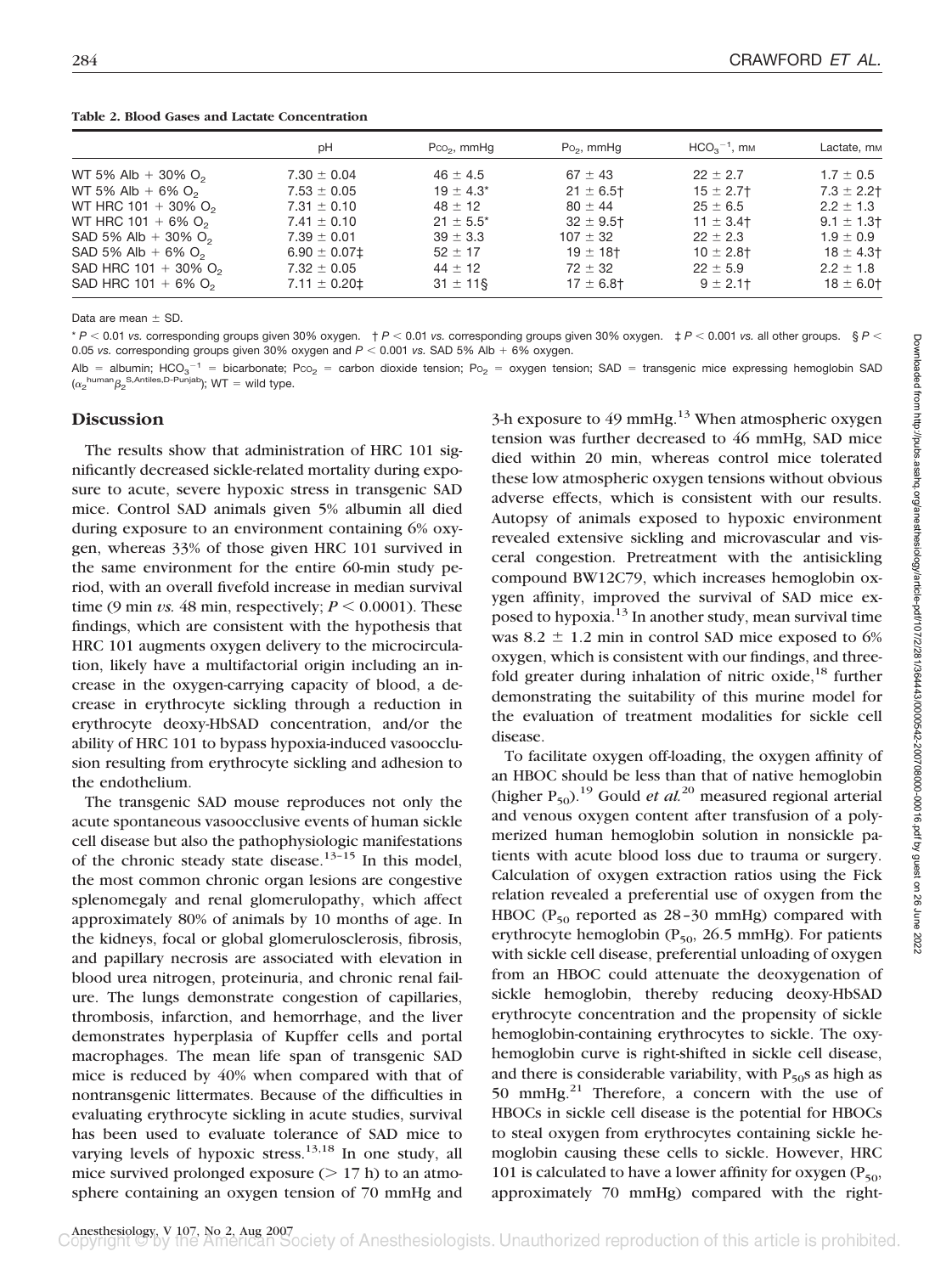shifted sickle hemoglobin at oxygen tensions as low as 40 mmHg (fig. 3), which should confer protection against oxygen steal from sickle hemoglobin.

The oxygen equilibrium curves for HRC 101, normal mouse hemoglobin  $(P_{50}$ , 39 mmHg), and SAD mouse hemoglobin ( $P_{50}$ , 44 mmHg) are compared in figure 3. In contrast to HRC 101, which exhibits noncooperative oxygen binding (Hill coefficient, approximately 1.1), the mouse hemoglobins exhibit cooperative oxygen binding, and a Hill coefficient of 2.8 was used to construct their curves. The oxygen equilibrium curve for HRC 101 indicates that HRC 101 is partially saturated (60–70%) by oxygen at arterial  $Po<sub>2</sub>$  and remains 20% saturated at tissue Po<sub>2</sub> (20 mmHg). Therefore, HRC 101 has a higher fractional saturation in the low  $Po_2$  range compared with SAD hemoglobin (10% saturated at  $Po<sub>2</sub>$  of 20 mmHg) and would be expected to carry more oxygen per mole of hemoglobin to hypoxic tissue.

The concentration of oxygen carried by the blood– HRC 101 mixture in this 0.02-ml/kg top-load model can be calculated from the above oxygen-binding parameters using the Hill equation, the estimated postinfusion erythrocyte hemoglobin and HRC 101 concentrations, and the expected dissolved oxygen content of the acellular phase (appendix). HRC 101 was calculated to increase blood oxygen content by approximately 20% over the Po<sub>2</sub> range of 150 to 30 mmHg and by 1.25 to greater than 10-fold below this range, indicating that the contribution by HRC 101 to the total blood oxygen content increases as the overall oxygen content decreases at low  $Po_2$ . At the low fraction of inspired oxygen (approximately 20 mmHg) used in this study, and assuming no significant change in blood volume, SAD blood would carry approximately 2.5 ml  $O<sub>2</sub>/dl$  after HRC 101 infusion, compared with approximately 2.0 ml  $O<sub>2</sub>/dl$  in the absence of HRC 101. Although an increase in oxygen content of this magnitude may not entirely account for the improved survival in the HRC 101–treated group, oxygen delivery to hypoxic tissue will be dictated by various factors directly and indirectly related to the HBOC, including facilitated diffusion of oxygen in the plasma phase and



**Fig. 3. Oxygen equilibrium curves for HRC 101 (derived from a P50 and Hill coefficient of 70 mmHg and 1.1, respectively) (***solid line*), SAD hemoglobin (Hb) (P<sub>50</sub>, 44 mmHg; Hill coefficient, 2.8) (*dashed line*) and normal mouse hemoglobin ( $P_{50}$ , 39 mmHg; **Hill coefficient, 2.8)** (*dotted line*). Po<sub>2</sub> = oxygen tension.

blood flow rate, which are influenced by the viscosity and vasopressor activity of the acellular hemoglobin and autoregulatory control of flow in response to  $Po_2$ <sup>22,23</sup> Because HRC 101 is comprised of acellular modified hemoglobin, the improved survival may be a result of increased oxygen delivery by the plasma phase, which could bypass vessel occlusions caused by sickled SAD erythrocytes to deliver oxygen to partially ischemic tissue. In comparison with erythrocytes, the oxygen content of plasma is normally low because of the low solubility of oxygen. The presence of HRC 101 in the plasma phase at the dose used in this model is predicted to increase the oxygen content of plasma by approximately 15-fold in the low Po<sub>2</sub> range ( $\leq 40$  mmHg). At a Po<sub>2</sub> of 20 mmHg, the oxygen content of plasma would increase from less than 0.1 ml/dl to approximately 1.0 ml/dl in the presence of HRC 101. At a  $Po<sub>2</sub>$  less than 20 mmHg, the oxygen content of the plasma phase of animals receiving HRC 101 is calculated to be similar to or greater than that of SAD blood, suggesting that HRC 101 in the plasma phase may match or exceed the oxygen delivery capability normally provided by SAD erythrocytes.

Another concern with the use of HBOCs in sickle cell disease is that free hemoglobin tetramer binds nitric oxide,  $2^{4,25}$  an endogenous vasodilator that may serve to stabilize the HbS structure, possibly in the R state, and thereby reduce polymerization.<sup>26</sup> A potential vasoconstrictive effect has been linked to extravasation of lowmolecular-weight hemoglobin and subsequent sequestration of endothelial-derived nitric oxide away from smooth muscle cells in the extravascular space.<sup>5</sup> This effect is decreased through chemical modifications that increase molecular size, such as polymerization or attachment of hemoglobin to macromolecules.<sup>19</sup> In the case of HRC 101, purified human hemoglobin is conjugated to hydroxyethyl starch to yield a high-molecularweight HBOC that contains less than 10% of hemoglobin components that are less than 192 kd, compared with 64 kd for tetrameric and 32 kd for non–cross-linked, dissociable hemoglobin. Competition for nitric oxide by HBOC and HbS is dependent on their relative affinities for this ligand and the dose of HBOC administered. Theoretically, decreased availability of nitric oxide through HBOC binding could increase the risk of vasoconstriction, sickle cell polymerization, and vasoocclusion. In healthy subjects, nitric oxide scavenging by stroma-free hemoglobin is associated with dose-dependent clinical sequelae, including hemoglobinuria, gastrointestinal dystonias and pain, and systolic and diastolic hypertension. $27-29$  These side effects correlate with the content of low-molecular-weight hemoglobin components in HBOC products, and would be expected to be reduced for HRC 101 owing to its reduced content of low-molecular-weight hemoglobin. In sickle cell disease, a compensatory up-regulation of non–nitric oxide vaso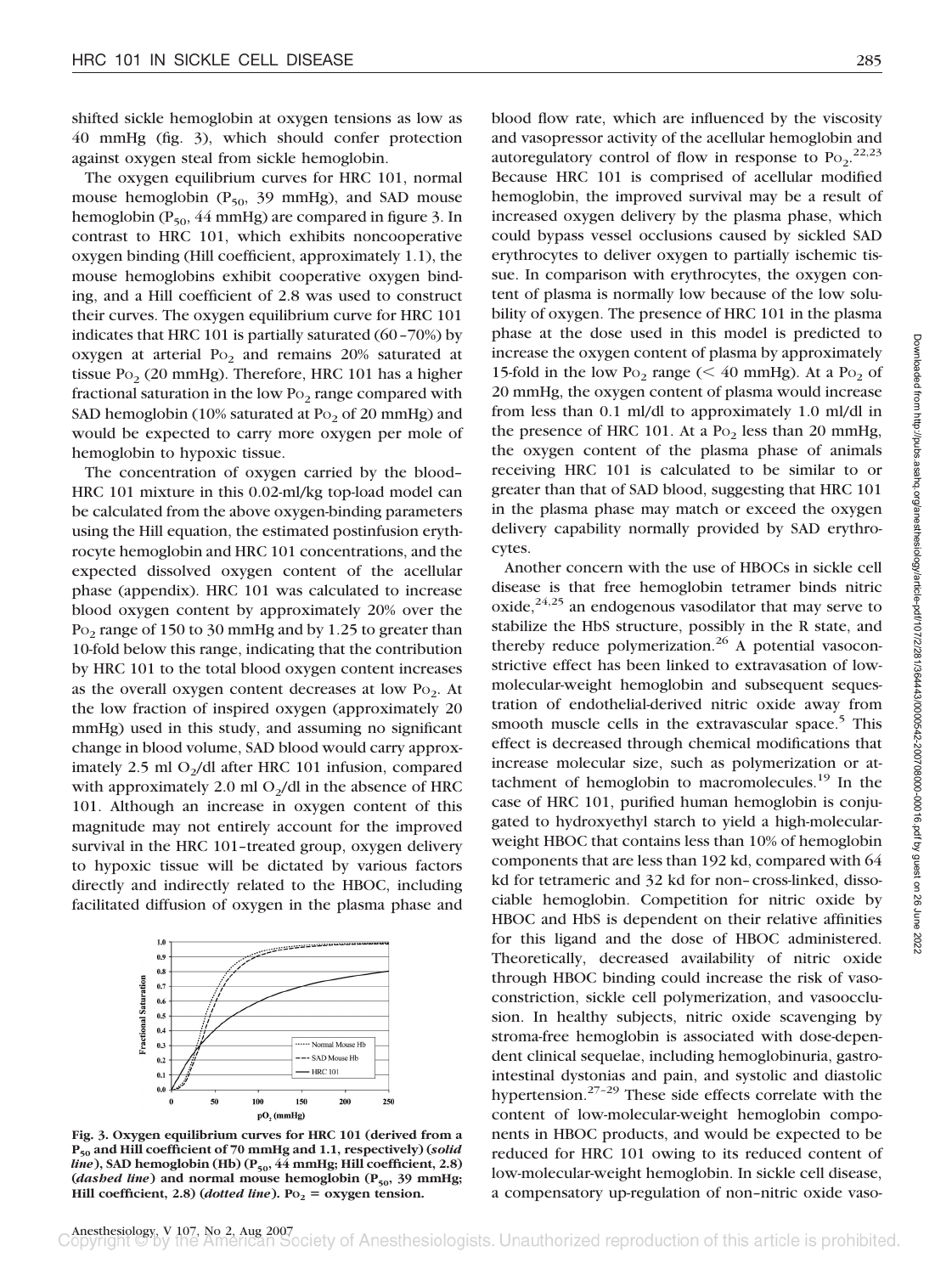dilators, $30$  such as prostacyclin and endothelium-derived hyperpolarizing factor, could attenuate clinical sequelae resulting from the binding of nitric oxide by HBOCs. It would seem from the current findings that high-molecular-weight tetramer-free HBOCs such as HRC 101 confer a salutary effect in sickle cell disease.

Relative bradycardia and hypertension after HBOC administration have been reported in other species with and without sickle cell disease and are generally attenuated by anesthesia. $31-34$  In the absence of arterial pressure measurements in this study, attenuation of the increase in heart rate in the HRC 101–treated groups is presumed to be partly a baroreflex response to an elevation in arterial blood pressure. However, the relative contributions of an increase in mean arterial pressure, enhanced oxygen delivery, and other HBOC-related effects on reducing heart rate require further investigation.

A limitation of the current study is that for ethical reasons all animals were anesthetized during exposure to the hypoxic atmosphere. Anesthesia could have conferred organ protection, $35$  and therefore, the results may not apply directly to the conscious state. Although the possibility of anesthetic organ protection cannot be ruled out, animals were lightly anesthetized and this state was imposed equally on all groups. A second limitation is the administration of only a single dose of HRC 101, 0.02 ml/g (corresponding to approximately 25% of blood volume). A similar volume of bovine hemoglobin solution was found to be clinically beneficial in a small cohort of sickle patients at the time of vasoocclusive or aplastic crisis.9 The minimum dose of HRC 101 needed for a salutary effect in sickle cell disease remains to be established.

In conclusion, the results show that HRC 101 protects sickle mice from the lethal effects of acute, severe hypoxia. Further studies are needed to define the mechanisms responsible for this effect. HRC 101's colloidal and other physical properties, including large molecular size, high  $P_{50}$ , high oxygen-carrying capacity, and near-blood viscosity could have contributed to the improved outcome of SAD animals. These data suggest that HRC 101 warrants further evaluation as a therapeutic modality in sickle cell disease.

#### **References**

1. Styles LA, Vichinsky E: Effects of a long-term transfusion regimen on sicklecell related illness. J Pediatr 1994; 125:909–11

2. Miller ST, Wright E, Abboud M, Berman B, Files B, Scher CD, Styles L, Adams RJ: Impact of chronic transfusion on incidence of pain and acute chest syndrome during the Stroke Prevention Trial (STOP) in sickle cell anemia. J Pediatr 2001; 139:785–9

3. Gould SA, Moore EE, Hoyt DB, Burch JM, Haenel JB, Garcia J, DeWoskin R, Moss GS: The first randomized trial of human polymerized hemoglobin as a blood substitute in acute trauma and emergent surgery. J Am Coll Surg 1998; 187: 113–20

4. Levy JH, Goodnough LT, Greilich PE, Parr GVS, Stewart RW, Gratz I, Wahr J, Williams J, Comunale ME, Doblar D, Silvay G, Cohen M, Jahr JS, Vlahakes GJ: Polymerized bovine hemoglobin solution as a replacement for allogeneic red

blood cell transfusion after cardiac surgery: Results of a randomized double-blind trial. J Thorac Cardiovasc Surg 2002; 124:35–40

5. Rother RP, Bell L, Hillmen P, Gladwin MT: The clinical sequelae of intravascular hemolysis and extracellular plasma hemoglobin: A novel mechanism of human disease. JAMA 2005; 293:1653–62

6. Olson JS, Foley EW, Rogge C, Tsai AL, Doyle MP, Lemon DD: No scavenging and the hypertensive effect of hemoglobin-based blood substitutes. Free Radic Biol Med 2004; 36:685–97

7. Winslow RM: Current status of blood substitute research: Towards a new paradigm. J Intern Med 2003; 253:508–17

8. Yu B, Liu Z, Chang TM: Polyhemoglobin with different percentage of tetrameric hemoglobin and effects on vasoactivity and electrocardiogram. Artif Cells Blood Substit Immobil Biotechnol 2006; 34:159–73

9. Feola M, Simoni J, Angelillo R, Luhruma Z, Kabakele M, Manzombi M, Kaluila M: Clinical trail of a hemoglobin based blood substitute in patients with sickle cell anemia. Surg Gynecol Obstet 1992; 174:379–86

10. Raff JP, Dobson CE, Tsai HM: Transfusion of a polymerized human hemoglobin in a patient with severe sickle cell anaemia. Lancet 2002; 26:464–6

11. Lanzkron S, Moliterno AR, Norris EJ, Gould SA, Segal J, Nuermberger EL, Ness PM: Polymerized human Hb use in acute chest syndrome: A case report. Transfusion 2002; 42:1422–7

12. Vandegriff KD, McCarthy M, Rohlfs RJ, Winslow RM: Colloid osmotic properties of modified hemoglobins: Chemically cross-linked *versus* polyethylene glycol surface-conjugated. Biophys Chem 1997; 69:23–30

13. Trudel M, De Paepe ME, Chretien N, Saadane N, Jacmain J, Sorette M, Hoang T, Beuzard Y: Sickle cell disease of SAD transgenic mice. Blood 1994; 84:3189–97

14. Trudel M, Suadane N, Garel MC, Bardakdjian-Michau J, Blouquit Y, Guerquin-Kern JL, Rouyer-Fessard P, Vidaud D, Pachnis A, Rome´o PH, Beuzard Y, Costantini F: Towards a transgenic mouse model of sickle cell disease: Hemoglobin SAD. EMBO J 1991; 10:3157–65

15. Blouin M-J, De Paepe ME, Trudel M: Altered hematopoiesis in murine sickle cell disease. Blood 1999; 94:1451–9

16. De Franceschi L, Saadane N, Trudel M, Alper SL, Brugnara C, Beuzard Y: Treatment with oral clotrimazole blocks  $Ca^{2+}$ -activated  $K^+$  transport and reverses electrolyte dehydration in transgenic SAD mice. J Clin Invest 1994; 93:1670–6

17. De Paepe ME, Trudel M: The transgenic SAD mouse: A model of human sickle cell glomerulopathy. Kidney Int 1994; 46:1337–45

18. Martinez-Ruiz R, Montero-Huerta P, Hromi J, Head CA: Inhaled nitric oxide improves survival rates during hypoxia in a sickle cell (SAD) mouse model. ANESTHESIOLOGY 2001; 94:1113–8

19. Greenburg AG, Kim HW: Civilian uses of hemoglobin-based oxygen carriers. Artif Organs 2004; 28:795–9

20. Gould SA, Moore EE, Moore FA, Haenel JB, Burch JM, Sehgal H, Sehgal L, DeWoskin R, Moss G: Clinical utility of polymerized hemoglobin as a blood substitute after acute trauma and urgent surgery. J Trauma 1997; 43:325–31

21. Seakins M, Gibbs WN, Milner PF, Bertles JF: Erythrocyte Hb-S concentration: an important factor in the low oxygen affinity of blood in sickle cell anemia. J Clin Invest 1973; 52:422–32

22. McCarthy MR, Vandergriff KD, Winslow RM: The role of facilitated diffusion in oxygen transport by cell-free hemoglobins: implications for the design of hemoglobin-based oxygen-based carriers. Biophys Chem 2001; 92:103–17

23. Budhiraja V, Hellums JD: Effect of hemoglobin polymerization on oxygen transport in hemoglobin solutions. Microvasc Res 2002; 64:220–33

24. Carmichael FJL: Recent developments in hemoglobin-based oxygen carriers: An update on clinical trials. Transfus Apher Sci 2001; 24:17–21

25. Reiter CD, Wang X, Tanus-Santos JE, Hogg N, Cannon RO, Schechter AN, Gladman MT: Cell-free hemoglobin limits nitric oxide bioavailability in sickle-cell disease. Nat Med 2002; 8:383–9

26. Bonaventura C, Ferruzzi G, Tesh S, Stevens RD: Effects of S-nitrosation on oxygen binding by normal and sickle cell hemoglobin. J Biol Chem 1999; 274:24742–8

27. Przybelski RJ, Daily EK, Kisicki JC, Mattia-Goldberg C, Bounds MJ, Colburn WA: Phase 1 study of the safety and pharmacologic effects of diaspirin crosslinked hemoglobin solution. Crit Care Med 1996; 24:1993–2000

28. Carmichael FJ, Ali AC, Campbell JA, Langlois SF, Biro GP, Willan AR, Pierce CH, Greenberg AG: A phase I study of oxidized raffinose cross-linked human hemoglobin. Crit Care Med 2000; 28:2283–92

29. Viele MK, Weiskopf RB, Fisher D: Recombinant human hemoglobin does not affect renal function in humans: Analysis of safety and pharmacokinetics. ANESTHESIOLOGY 1997; 86:848–58

30. Kaul DK, Liu XD, Chang HY, Nagel RL, Fabry ME: Effect of fetal hemoglobin on microvascular regulation in sickle transgenic-knockout mice. J Clin Invest 2004; 114:1136–45

31. Ning J, Wong LT, Christoff B, Carmichael FJ, Biro GP: Haemodynamic response following a 10% topload infusion of Hemolink™ in conscious, anaesthetized and treated spontaneously hypertensive rats. Transfus Med 2000; 10: 13–22

32. Gonzales P, Hackney AC, Jones S, Strayhorn D, Horrman EB, Hughes G, Jacobs EE, Orringer EP: A phase I/II study of polymerized bovine hemoglobin in